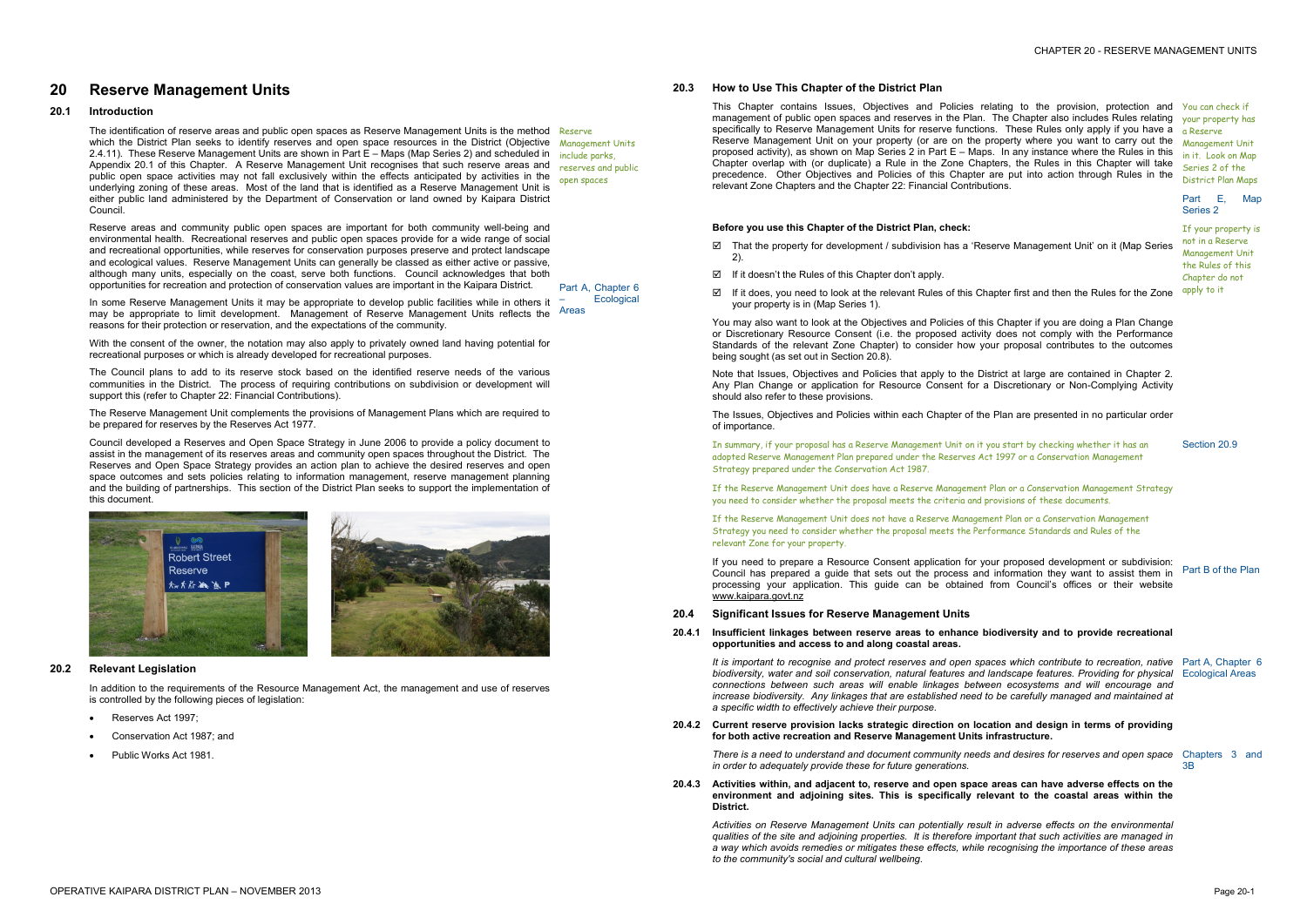#### **20.4.4 Lack of Council resources for the on-going management of reserve areas and the encouragement of the community to become involved in reserve management.**

*It is necessary that the Council provides resources for the purposes of establishing and maintaining*  Chapter 22 *reserves and public open spaces in the District. The co-management of reserves and public open*  Financial spaces with the Iwi and the Community is a method which will assist in achieving this. In addition, this Contributions *can also be achieved by obtaining reserve / financial contributions through subdivision and land use applications where appropriate.* 

### **20.5 Reserve Management Units Objectives**

- **20.5.1 To provide for reserve and open space areas that meet the communities recreational and**  Issue 20.4.2 **conservation needs.**
- **20.5.2 Where appropriate, to establish reserve management linkages that provide physical connections**  Issue 20.4.1 **between ecosystems, in order to enhance biodiversity and recreational opportunities.**
- **20.5.3 To promote and provide for resources to acquire and maintain reserves.** Issue 20.4.4
- **20.5.4 To manage adverse effects of activities within and in close proximity to reserves and open**  Issue 20.4.3 **spaces, in order to avoid, remedy or mitigate adverse effects on the environment.**
- **20.5.5 To promote partnerships for the management of these areas involving property owners, Tangata**  Issue 20.4.4 **Whenua, communities and individuals.**

20.6.2 By providing for new reserves in strategic locations to meet the needs of the community, through Objective 20.5.1 **mechanisms such as land acquisition through subdivision, reserves contributions, easements and covenants.**  Objective 20.5.4

#### **20.6 Reserve Management Units Policies**

- **20.6.1 By obtaining financial contributions at the time of subdivision:** 
	- · **In land, where there is a need for reserves to be provided within the land being subdivided; or**
	- · **In money, to fund acquisition of, or improvements to, reserves outside the land being subdivided**.

Objective 20.5.3

*Financial contributions are required where there is insufficient space within the area of land being subdivided or the land is not suitable for use as a resource management unit.* 

*Financial contributions are an important tool which both enables the maintenance of existing reserve management areas and also assists in the establishment of new resource management units in areas which are lacking these important community resources.* 

*Future Reserve Management Units are to be located and designed to ensure the adequate provision of recreation and conservation land to meet the needs of the community. In order to do so resources can be obtained through the reserves contribution process, acquisition of esplanade reserves, and easements and covenants.* 

*Future Reserve Management Units are to be located and designed to ensure the adequate provision of recreation and conservation land, including reserve linkages, to meet the needs of the community, particularly growing communities such as Mangawhai. In order to do so resources can be obtained through the reserves contribution process, acquisition of esplanade reserves*, *and easements and covenants.* 

**20.6.3 By establishing linkages between reserves and open space areas where possible, in order to**  Objective 20.5.1 **enhance biodiversity, physical ecosystem connections and recreational opportunities.**  Objective 20.5.2

*Council, where possible, will seek to establish linkages between existing Reserve Management Units in order to enhance biodiversity and recreational opportunities. In addition, providing these linkages in the vicinity of the coast will also enhance access to and along coastal areas.* 

*In order to do so Council will obtain financial / reserve contributions through Subdivision and Land Use Resource Consent applications where possible. These funds will then be used to both enhance and maintain existing reserve management areas and also acquire additional pieces of land for the purposes of establishing new Reserve Management Units.* 

**20.6.4 By providing for the appropriate co-management of reserves with Iwi and the community.** Objective 20.5.5

*The opportunity for co-management of reserves with the Iwi and the Community is an important method in maintaining these district assets.* 

**20.6.5 By identifying reserve and public open space areas and providing for the specific management**  Objective 20.5.1 **needs of these areas.** 

*Reserve Management Plans and Conservation Plans are instruments to guide the management and development of public reserves and open spaces. The Plan provides a mechanism to recognise these existing instruments.* 

**20.6.6 By managing activities adjoining and in close proximity to reserves.** Objective 20.5.4

*Activities may have actual or potential adverse effects on the amenity values and environmental values of Reserve Management Units. Activities adjoining or in close proximity to Reserve Management Units are to be managed to avoid, remedy or mitigate adverse effects on these areas.* 

- **20.7 Methods**
- **20.7.1 District Plan Methods**
- **20.7.1.1 Reserve Management Units are a tool to allow for the identification of reserves and public open space resources within the District. Management of land resources is governed by the underlying Zoning applicable to each Reserve Management Unit site.**
- **20.7.1.2 Identification of Reserve Management Units in Part E – Maps (Map Series 2).**
- **20.7.1.3 Chapter 22: Financial Contributions provisions allow for the collection of financial contributions for the acquisition or upgrading of reserve land.**
- **20.7.1.4 Land Use Rules in underlying and adjacent Zones relating to buildings and amenity effects.**
- **20.7.1.5 Resource Consent conditions.**
- **20.7.2 Other Methods**

- **20.7.2.1 Production, implementation and review of Reserve Management Plans (Reserves Act 1977).**
- **20.7.2.2 Liaison with the Department of Conservation, Northland Regional Council and adjoining territorial authorities.**
- **20.7.2.3 Taking of esplanade land in subdivisions incorporating waterways and watercourses.**
- **20.7.2.4 Negotiate with private landowners where land cannot be legally taken.**
- **20.8 Outcomes**
- **20.8.1 The adequate provision of reserves (both active and passive) that meets community, recreational**  Issue 20.4.2 **and conservation needs.**
- **20.8.2 The establishment, where appropriate, of reserve management linkages that enhance community,**  Issue 20.4.1 **recreational and conservation functions of reserves and public open spaces.**
- 20.8.3 The adverse effects of activities on, or proximate to, reserves are avoided, remedied or mitigated. Issue 20.4.3 **This includes effects on natural character, cultural/historic heritage, and recreational and amenity values.**
- **20.8.4 The natural, cultural, historic, recreational and amenity values of reserves and public open**  Issue 20.4.4 **spaces are maintained and/or enhanced.**
- **20.9 Reserve Management Units Rules**

If you have an adopted Reserve Management Plan, Conservation Management Plan or Conservation Management Strategy you only need to comply with Chapter 20. If there is no adopted Reserve Management Plan the underlying Zoning applies.

#### **20.9.1 Permitted Activities**

- The following activities shall be Permitted Activities under this Chapter:
	- a) Activities complying with the Performance Standards set out in Section 20.10 of this Chapter.
- **20.9.2 Restricted Discretionary Activities** 
	- The following activities shall be Restricted Discretionary Activities under this Chapter
	- a) Activities that do not comply with the Performance Standards set out in Section 20.10 of this Chapter.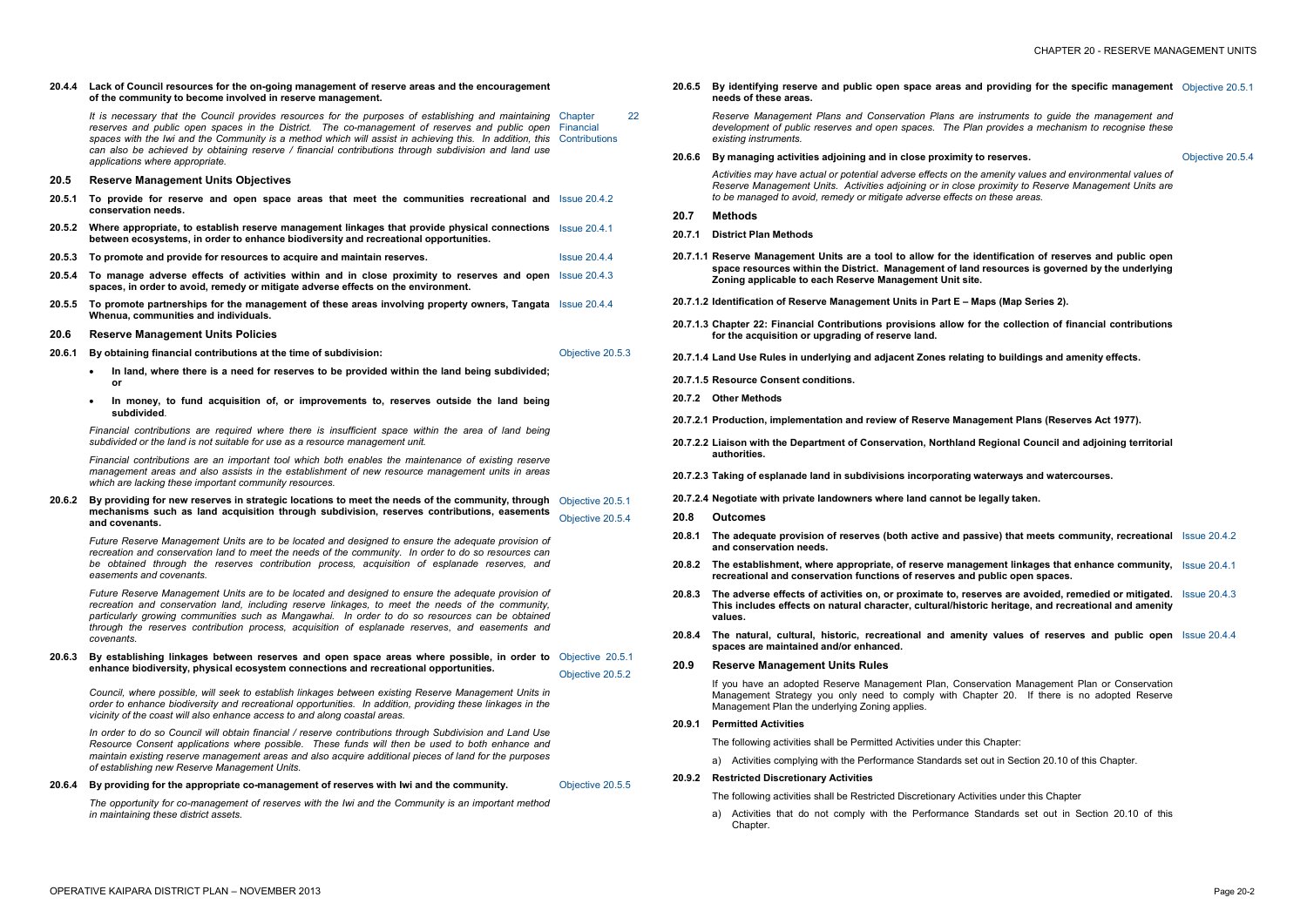- Rule, *Council* has restricted its discretion over the following n application for Resource Consent:
- sistent with the relevant Reserve Management Plan, a Conservation Management Plan;
- the purpose and classification of the Reserve Management
- Itation has been undertaken with the administrator / owner of ribed in Appendix 20.1; and
- t with the Objectives and Policies of the underlying zoning.
- Rule, *Council* has restricted its discretion over the following matters when the determining and determining and determining and determining and  $\frac{1}{2}$
- the proposed **development** supports the purpose and ent Unit;
- the administrator / owner of the Reserve Management Unit
- t with the Objectives and Policies of the underlying zoning.

# **20.10 Permitted Activity Performance Standards**

| Rule    | <b>Parameter</b>                                                                                                                                                                                                                                | <b>Performance Standards</b>                                                                                                                                                                                                                                                                                                                                                                                                                                                                                                                                                                                                                                                                                                                                                                                                                                                                                                                                               | <b>Activity Status if the</b><br>Activity does not<br>meet the<br>Performance<br><b>Standard</b>                                   | <b>Assessment Criteria</b>                                                                                                                                                                                                                                                                                                                                                     |
|---------|-------------------------------------------------------------------------------------------------------------------------------------------------------------------------------------------------------------------------------------------------|----------------------------------------------------------------------------------------------------------------------------------------------------------------------------------------------------------------------------------------------------------------------------------------------------------------------------------------------------------------------------------------------------------------------------------------------------------------------------------------------------------------------------------------------------------------------------------------------------------------------------------------------------------------------------------------------------------------------------------------------------------------------------------------------------------------------------------------------------------------------------------------------------------------------------------------------------------------------------|------------------------------------------------------------------------------------------------------------------------------------|--------------------------------------------------------------------------------------------------------------------------------------------------------------------------------------------------------------------------------------------------------------------------------------------------------------------------------------------------------------------------------|
| 20.10.1 | Development on a<br><b>Reserve</b><br>Management<br>Unit<br>that is subject to a<br><b>Reserve</b><br>Plan,<br>Management<br><b>Conservation</b><br><b>Management</b><br><b>Strategy</b><br>or<br><b>Conservation</b><br><b>Management Plan</b> | <b>Development</b> on a Reserve Management Unit that is subject to an adopted Reserve<br>Management Plan prepared under the Reserves Act 1977, a Conservation Management<br>Strategy or a Conservation Management Plan prepared under the Conservation Act 1987 is a<br><b>Permitted Activity if:</b><br>The proposed development complies with the criteria and provisions of the relevant<br>a)<br>Reserve Management Plan or Conservation Management Strategy or a Conservation<br>Management Plan; or<br>In the case of land administered by the Department of Conservation it is authorised by a<br>b)<br>concession; or<br>The development complies with Rules (Performance Standards) for a Network Utility<br>C)<br>(under Chapter 10) of the Plan.<br>Note 1: This Rule only applies to development within the Reserve Management Unit and does<br>not apply to the balance of the <i>site</i> where a Reserve Management Unit applies to only part of a<br>site. | Restricted<br>Discretionary Activity<br>(plus<br>the<br>activity<br>status of any activity<br>within the Zone that is<br>not met). | Where an activity is not permitted by this Ru<br>matters when considering and determining an<br>The proposed development is cons<br>Conservation Management Strategy or 0<br>The proposed development supports th<br>ii)<br>Unit;<br>Whether and the extent to which consult<br>iii)<br>the Reserve Management Unit as descri<br>The proposed development is consistent<br>iv) |
| 20.10.2 | Development on a<br><b>Reserve</b><br>Management<br>Unit<br>that is not subject to<br><b>Reserve</b><br>a<br>Management Plan,<br><b>Conservation</b><br><b>Management</b><br>Strategy or<br>a<br><b>Conservation</b><br><b>Management Plan</b>  | Development on a Reserve Management Unit is a Permitted Activity if:<br>The Development complies with the Rules and the relevant Assessment Criteria of the<br>a)<br>underlying Zone; or<br>b)<br>The development is consistent with the purpose of the Reserve Management Unit and is<br>consistent with the Objectives, Policies and Outcomes of any relevant Overlay (defined in<br>Chapter 4); or<br>In the case of land administered by the Department of Conservation it is authorised by a<br>C)<br>concession: or<br>The development complies with Rules (Performance Standards) for a Network Utility<br>d)<br>(under Chapter 10) of the Plan.<br>Note 1: This Rule only applies to development within the Reserve Management Unit and does<br>not apply to the balance of the <i>site</i> where a Reserve Management Unit applies to only part of a<br>site.                                                                                                     | Restricted<br>Discretionary Activity<br>the<br>activity<br>(plus<br>status of any activity<br>within the zone that is<br>not met). | Where an activity is not permitted by this Ru<br>matters when considering and determining an<br>Whether and the extent to which t<br>classification of the Reserve Managemer<br>Consultation has been undertaken with<br>ii)<br>as described in Appendix 20.1; and<br>The proposed development is consistent<br>iii)                                                           |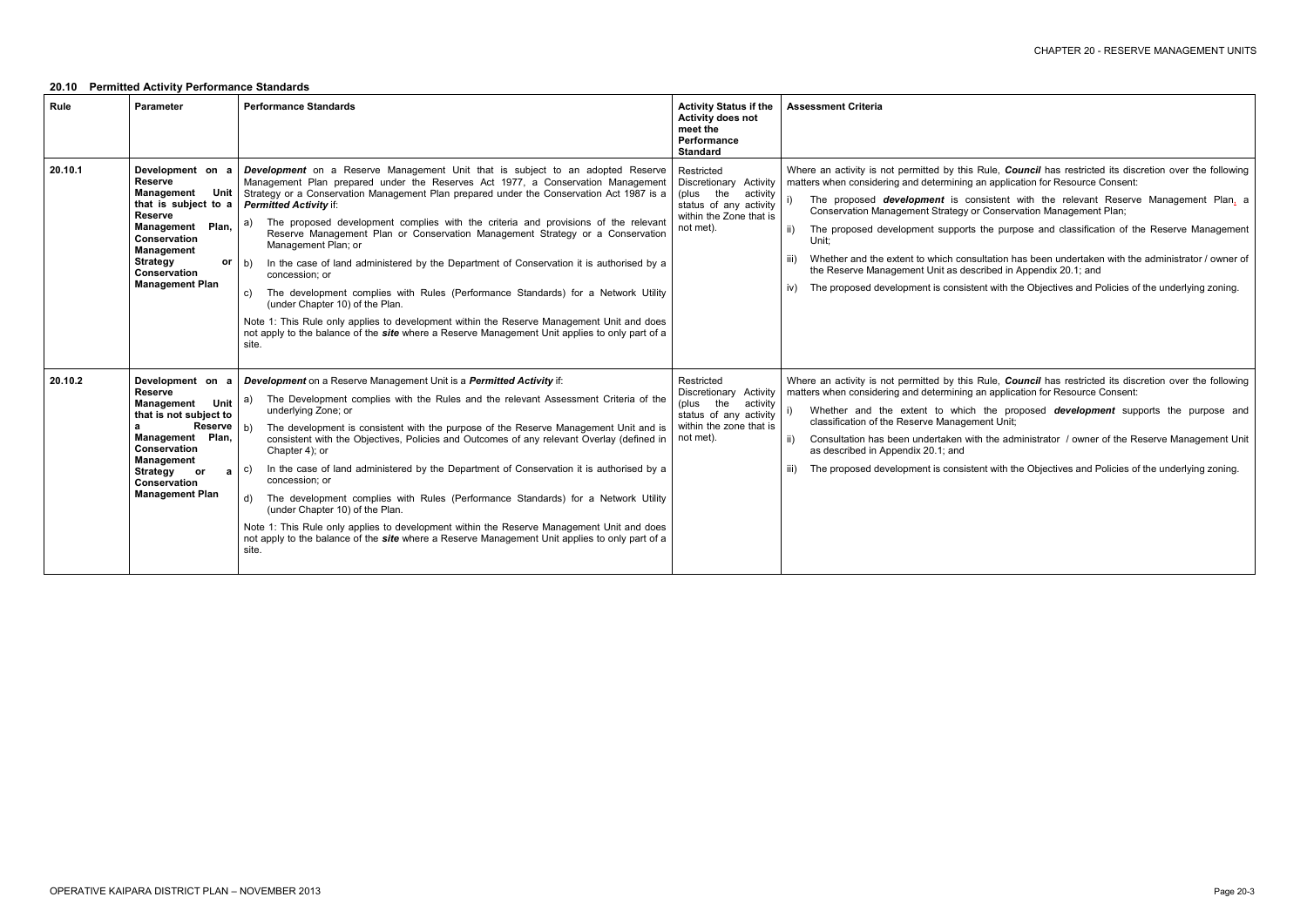-

# **Appendix 20.1: Reserve Management Units**

| Reference        | Map            | ltem                                                              | <b>Classification of Reserve</b> | <b>Administered / Owned By</b> |
|------------------|----------------|-------------------------------------------------------------------|----------------------------------|--------------------------------|
| RMU1             | 3,28           | Aranga Beach Conservation Area                                    | Conservation                     | Department of Conservation     |
| RMU <sub>2</sub> | 3              | Aranga Station Road Local Purpose<br>Reserve                      | Local Purpose                    | Kaipara District Council       |
| RMU3             | 20,23          | Arapaoa River Scenic Reserve                                      | Scenic                           | Department of Conservation     |
| RMU4             | 10,13,14       | Arapohue Local Purpose (Cemetery)<br>Reserve                      | Cemetery                         | Kaipara District Council       |
| RMU5             | 14,15          | Ararua Hall Local Purpose Reserve                                 | Local Purpose                    | Kaipara District Council       |
| RMU6             | 19             | Ararua Road Reserve                                               | Road                             | Kaipara District Council       |
| RMU7             | 13             | Aratapu Hall Local Purpose Reserve                                | Local Purpose                    | Kaipara District Council       |
| RMU8             | $\overline{7}$ | Avoca Conservation Area                                           | Conservation                     | Department of Conservation     |
| RMU9             | 7              | Awakino Government Purpose Wildlife<br>Management Reserve         | Wildlife                         | Department of Conservation     |
| RMU10            | 10             | Awakino<br>Point<br>East Road<br>Local<br>Purpose Reserve         | Local Purpose                    | Kaipara District Council       |
| RMU11            | 10             | Awakino Point<br>North<br>Road<br>Local<br>Purpose Reserve        | Local Purpose                    | Kaipara District Council       |
| RMU12            | 9,10           | Awakino River Marginal Strip No 2                                 | <b>Marginal Strip</b>            | Department of Conservation     |
| RMU13            | 9,34           | Awakino Road Reserve                                              | Road                             | Kaipara District Council       |
| RMU14            | 4,7,           | Awakino Stream Marginal Strip No 1                                | <b>Marginal Strip</b>            | Department of Conservation     |
| RMU15            | 18,19,         | Awaroa Conservation Area                                          | Conservation                     | Department of Conservation     |
| RMU16            | 1,3            | Awatuna Cemetery<br>(Closed)<br>Local<br>Purpose Reserve          | Cemetery                         | Kaipara District Council       |
| RMU17            | 9              | Babylon<br>Coast<br>Road<br>Recreation<br>Reserve                 | Recreation                       | Office Of Treaty Settlements   |
| RMU18            | 6,             | <b>Babylon Marginal Strip</b>                                     | <b>Marginal Strip</b>            | Department of Conservation     |
| RMU19            | 9,33           | <b>Baylys</b><br>Beach<br>Local<br>Purpose<br>(Esplanade) Reserve | Esplanade                        | Kaipara District Council       |
| RMU20            | 9,33           | <b>Baylys Beach Recreation Reserve</b>                            | Recreation                       | Department of Conservation     |
| <b>RMU21</b>     | 9,37           | Beach Road Dargaville Other Reserve                               | Other                            | Kaipara District Council       |
| <b>RMU22</b>     | 18,            | <b>Black Lake Conservation Area</b>                               | Conservation                     | Department of Conservation     |
| RMU23            | 18,42          | <b>Bledisloe Street Drainage Access</b>                           | Drainage                         | Kaipara District Council       |
| RMU24            | 16,17          | Brynderwyn Hills Scenic Reserve                                   | Scenic                           | Department of Conservation     |

1 Under the classification column the following classification types may apply:

- · Resource Management Act 1991 (Esplanade Reserves and Esplanade Strips);
- · Reserves Act 1977 (Historic, Scenic, Scientific, Local Purpose, Government Purpose, Nature and Recreation Reserves);
- · Conservation Act 1987 (Conservation Purposes and Marginal Strips);
- · Wildlife Act 1953 (Wildlife Management Reserve and Wildlife Refuge);
- · Local Government Act 1974 (Road reserve); and
- · Those classifications taken from the Reserves and Open Space Strategy 2006 (ROSS) for Kaipara District Council.

| <b>Reference</b>  | Map              | Item                                                          | <b>Classification of Reserve</b>  | Administered / Owned By             |
|-------------------|------------------|---------------------------------------------------------------|-----------------------------------|-------------------------------------|
| RMU <sub>25</sub> | 16,17,20,<br>21, | Brynderwyn Water Supply Catchment                             | Water Supply                      | Kaipara District Council            |
| RMU26             | 20,              | <b>Calla Place Recreation Reserve</b>                         | Recreation                        | Kaipara District Council            |
| RMU27             | 17,21,55,        | <b>Cheviot Street Recreation Reserve</b>                      | Recreation                        | Kaipara District Council            |
| <b>RMU28</b>      | 10               | Clear Road Local Purpose (Esplanade)<br>Reserve               | Esplanade                         | Kaipara District Council            |
| RMU <sub>29</sub> | 19,43            | Coates<br>Memorial<br>Church<br>Local<br>Purpose Reserve      | Local Purpose                     | <b>Coates Memorial Church Board</b> |
| RMU30             | 9,34             | <b>Cobham Avenue Recreation Reserve</b>                       | Recreation                        | Kaipara District Council            |
| RMU31             | 15,16,20         | <b>Collins Scenic Reserve</b>                                 | Scenic, Conservation              | Department of Conservation          |
| RMU32             | 9,38,39          | Colville Road Proposed Local Purpose<br>Reserve               | Proposed Local Purpose            | Kaipara District Council            |
| RMU33             | 18,19,           | <b>Conservation Area</b>                                      | Conservation                      | Gwynn and Denise Powell             |
| RMU34             | 17,21,           | Cook Creek Marginal Strip                                     | <b>Marginal Strip</b>             | Department of Conservation          |
| RMU35             | 17,21,           | <b>Cooks Stream Scenic Reserve</b>                            | Scenic                            | Department of Conservation          |
| RMU36             | 10, 11,          | <b>Curnow Road Conservation Area</b>                          | Conservation                      | Department of Conservation          |
| RMU37             | 10, 11,          | Curnow Road Gemstone Conservation<br>Area                     | Conservation                      | Department of Conservation          |
| RMU38             | 20,50,           | Road<br>Purpose<br><b>Doctors</b><br>Hill<br>Local<br>Reserve | Local Purpose                     | Kaipara District Council            |
| RMU39             | 16,              | Dodd Road Conservation Area                                   | Conservation                      | Department of Conservation          |
| RMU40             | 3,27             | Donnellys Crossing Marginal Strip                             | Conservation                      | Department of Conservation          |
| RMU41             | 1,               | Donnellys Crossing Scenic Reserve                             | Scenic                            | Department of Conservation          |
| <b>RMU42</b>      | 14,              | Dunn Road Drainage Purposes                                   | Drainage                          | Kaipara District Council            |
| RMU43             | 17,21,54,        | Fagan Place Reserve                                           | Local Purpose                     | Kaipara District Council            |
| RMU44             | 9,10,35          | Finlayson Park Proposed Recreation<br>Reserve                 | Proposed<br>Recreation<br>Reserve | Kaipara District Council            |
| RMU45             | 2,               | Foster Road Local Purpose Reserve                             | Local Purpose                     | Kaipara District Council            |
| RMU46             | 18,42,           | Freyberg Road Local Purpose Reserve                           | Local Purpose                     | Kaipara District Council            |
| RMU47             | 17,21,53,<br>54, | Garbolino Road DoC Reserve                                    | Conservation                      | Kaipara District Council            |
| RMU48             | 20,21,51,        | Gibbons<br>Road<br>Local<br>Purpose<br>(Esplanade) Reserve    | Esplanade                         | Kaipara District Council            |
| RMU49             | 1,2,             | Gorrie Scenic Reserve (Purchase)                              | Scenic                            | Department of Conservation          |
| <b>RMU50</b>      | 9,10,35          | Grey Street Local Purpose Reserve                             | Local Purpose                     | Kaipara District Council            |
| <b>RMU51</b>      | 20,48,           | Griffin Road Water Supply Purposes                            | Water Supply                      | Kaipara District Council            |
| <b>RMU52</b>      | 21,              | Hakaru Domain Recreation Reserve                              | Recreation                        | Kaipara District Council            |
| RMU53             | 21,24,           | Hakaru River Marginal Strip No 1                              | <b>Marginal Strip</b>             | Department of Conservation          |
| <b>RMU54</b>      | 21,              | Hakaru River Marginal Strip No 2                              | <b>Marginal Strip</b>             | Department of Conservation          |
| <b>RMU55</b>      | 10,              | Hamlyns Bush Scenic Reserve                                   | Scenic                            | Kaipara District Council            |
| RMU56             | 9,38,39          | Harding Park Loacl Purpose Reserve                            | Local Purpose                     | Kaipara District Council            |
| RMU57             | 13,              | Heawa Road Recreation Reserve                                 | Recreation                        | Kaipara District Council            |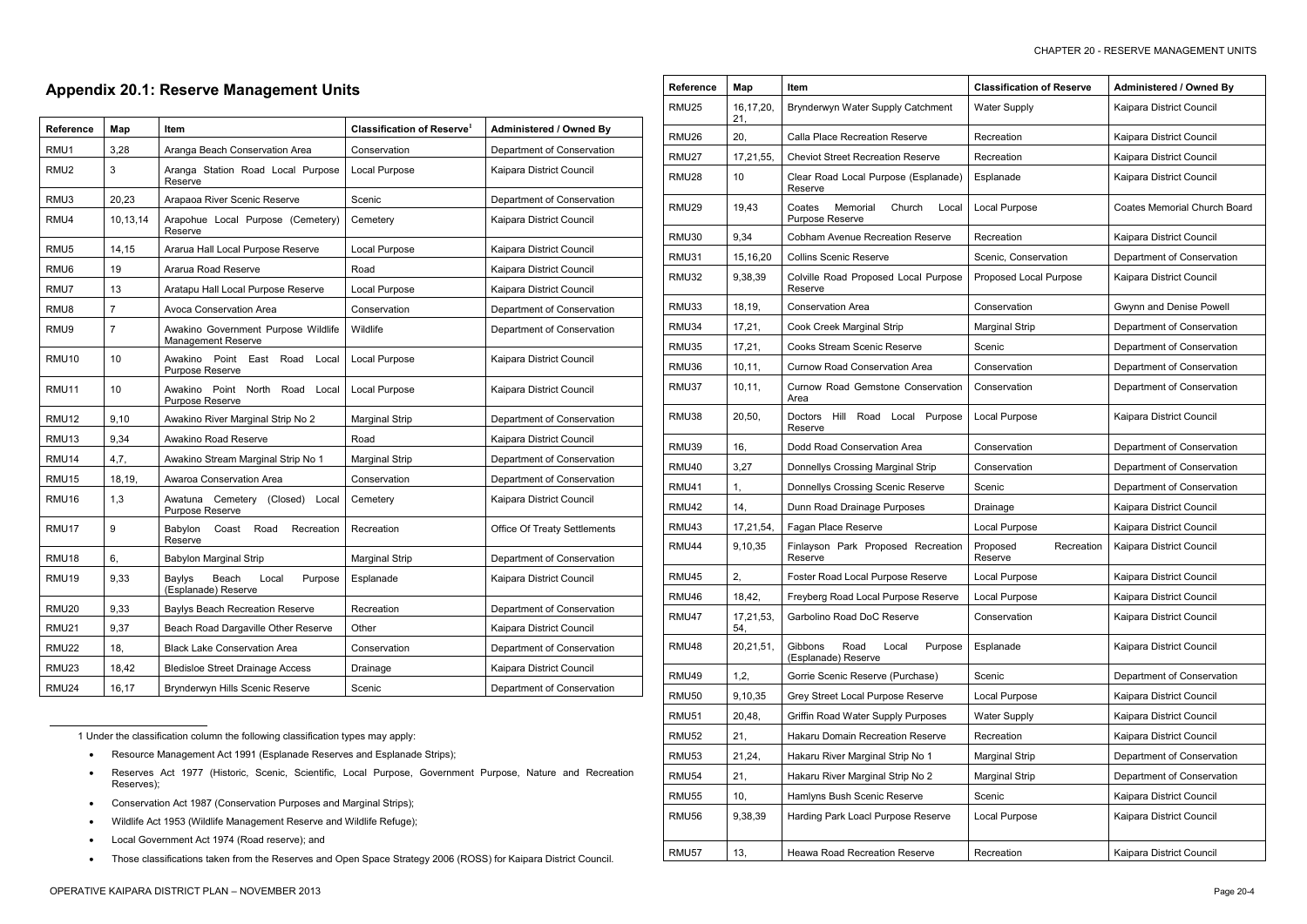| <b>Reference</b> | Map          | Item                                                                 | <b>Classification of Reserve</b>      | <b>Administered / Owned By</b>                           | <b>Reference</b> | Map       | Item                                                | <b>Classification of Reserve</b> | <b>Administered / Owned By</b>      |
|------------------|--------------|----------------------------------------------------------------------|---------------------------------------|----------------------------------------------------------|------------------|-----------|-----------------------------------------------------|----------------------------------|-------------------------------------|
| RMU58            |              | Road<br>Local<br>Purpose<br>Hoanga                                   | Esplanade                             | <b>Kaipara District Council</b>                          | RMU92            | 27,3,     | Kaikohe Road Recreation Reserve                     | Recreation                       | Kaipara District Council            |
| RMU59            | 9,36,37,     | (Esplanade) Reserve<br>Hokianga Road Reserve                         | Road                                  | Kaipara District Council                                 | RMU93            | 25        | Kaipara Northland Lighthouse Historic<br>Reserve    | Historic                         | Historic Places Trust Of NZ         |
| RMU60            | 9,34,36,     | Hokianga Road Water Supply Purposes                                  | <b>Water Supply</b>                   | Kaipara District Council                                 | RMU94            | 24,26,    | Kaira Creek Local Purpose (Esplanade)<br>Reserve    | Esplanade                        | Kaipara District Council            |
| RMU61            | 23,          | Hokoraka Creek Marginal Strip                                        | <b>Marginal Strip</b>                 | Department of Conservation                               | RMU95            | 24,26     | Kaira Creek Marginal Strip                          | Marginal Strip                   | Department of Conservation          |
| RMU62            | 23,          | Hokorako Creek Recreation Reserve                                    | Recreation                            | Kaipara District Council                                 | RMU96            |           | Kairara Conservation Area                           | Conservation                     | Department of Conservation          |
| RMU63            | 5,7,         | (Pt<br>Forest<br>Northland<br>Houto<br>Conservation Park)            | Conservation                          | Department of Conservation                               | RMU97            | 20,21,51, | Kaiwaka (Sewage Treatment) Local                    | Local Purpose                    | Kaipara District Council            |
| RMU64            | 5,           | Houto Local Purpose (Quarry) Reserve                                 | Conservation                          | Department of Conservation                               |                  |           | Purpose Reserve                                     |                                  |                                     |
| RMU65            | 19,          | Hukatere Hall Recreation Reserve                                     | Recreation                            | Department of Conservation                               | RMU98            | 20,21,51, | Kaiwaka Local Purpose (Esplanade)<br>Reserve        | Esplanade                        | Kaipara District Council            |
| RMU66            | 19,23        | <b>Hukatere Scenic Reserve</b>                                       | Scenic                                | Department of Conservation                               | RMU99            | 21,       | Kaiwaka Mangawhai Road Cemetery                     | Other                            | Kaipara District Council            |
| RMU67            | 19,          | Hukatere School Site Scenic Reserve                                  | Scenic                                | Department of Conservation                               | <b>RMU100</b>    | 20,21,51, | Kaiwaka Mangawhai Road Local<br>Purpose Reserve     | Local Purpose                    | Kaipara District Council            |
| RMU68            | 20,48,       | Hurndall Street East DOC Reserve                                     | Conservation                          | Kaipara District Council                                 | <b>RMU101</b>    | 20,21,51  | Kaiwaka Marginal Strip                              | Marginal Strip                   | Department of Conservation          |
| RMU69            | 20,48,       | Hurndall Street East Local Purpose<br>(Community Hall)               | Local Purpose                         | Kaipara District Council                                 | <b>RMU102</b>    | 20,21,51, | Kaiwaka Park Domain Recreation                      | Recreation                       | Department of Conservation          |
| RMU70            | 20,50,       | Hurndall Street East Other Reserve                                   | Other                                 | Kaipara District Council                                 | <b>RMU103</b>    | 20,       | Reserve<br>River<br>Local<br>Purpose<br>Kaiwaka     | Esplanade                        | Kaipara District Council            |
|                  |              | Hurndall Street West Local Purpose                                   |                                       |                                                          |                  |           | (Esplanade) Reserve                                 |                                  |                                     |
| RMU71            | 20,48,       | Reserve                                                              | Local Purpose                         | Kaipara District Council                                 | <b>RMU104</b>    | 20,       | Kaiwaka River Marginal Strip No 1                   | Marginal Strip                   | Department of Conservation          |
| RMU72            | 18,42,       | Jellicoe Street Local Purpose Reserve                                | Other                                 | Kaipara District Council                                 | <b>RMU105</b>    | 20,       | Kaiwaka River Marginal Strip No 2                   | <b>Marginal Strip</b>            | Department of Conservation          |
| RMU73            | 9,10,35,     | Jervois Road Local Purpose Reserve                                   | Local Purpose                         | Kaipara District Council                                 | <b>RMU106</b>    | 25,       | Kanono Conservation Area                            | Conservation                     | Department of Conservation          |
| RMU74<br>RMU75   | 25,60<br>25, | Kahuparere Conservation Area<br>Kahuparere Marginal Strip            | Conservation<br><b>Marginal Strip</b> | Department of Conservation<br>Department of Conservation | <b>RMU107</b>    | 19,       | Karakanui Road Local Purpose<br>(Esplanade) Reserve | Esplanade                        | Kaipara District Council            |
|                  |              | Kai Iwi Lakes Road Local Purpose                                     |                                       |                                                          | <b>RMU108</b>    | 3.        | Katui Cemetery Local Purpose Reserve                | Local Purpose                    | Department of Conservation          |
| RMU76            | 6,30,        | Reserve                                                              | Local Purpose                         | Kaipara District Council                                 | <b>RMU109</b>    | 3.        | Katui Scenic Reserve                                | Scenic                           | Department of Conservation          |
| RMU77            | 6,30,        | Kai Iwi Recreation Reserve                                           | Recreation                            | Kaipara District Council                                 | <b>RMU110</b>    | 19,       | Bushmans Memorial<br>Scenic<br>Kauri                | Scenic                           | Department of Conservation          |
|                  |              | Kaihu<br>(Pt<br>Forest<br>Northland                                  | Conservation                          | Department of Conservation                               |                  |           | Reserve                                             |                                  |                                     |
| RMU78            | 4,           | Conservation Park)                                                   |                                       |                                                          | <b>RMU111</b>    | 9,34      | Kauri Court Recreation Reserve                      | Recreation                       | Kaipara District Council            |
| RMU79            | 3,4,29       | Kaihu Local Purpose Reserve<br>Kaihu North Railway Line Conservation | Local Purpose                         | Kaipara District Council                                 | <b>RMU112</b>    | 22,58,    | Kellys Bay Recreation Reserve                       | Recreation                       | Kaipara District Council            |
| RMU80            | 27,29,3,4    | Area                                                                 | Conservation                          | Department of Conservation                               | <b>RMU113</b>    | 1,3,      | Kerr Road                                           | <b>Treaty Redress</b>            | Te Roroa Whatu Ora Custodian<br>Ltd |
| RMU81            | 4,29,        | Kaihu Railway Line Conservation Area                                 | Conservation                          | Department of Conservation                               | <b>RMU114</b>    | 8.        | Kirikopuni Landing Reserve                          | Landing                          | Department of Conservation          |
| RMU82            |              | Kaihu River Esplanade Reserve                                        | Local Purpose                         | Kaipara District Council                                 | <b>RMU115</b>    | 8.        | Kirikopuni Station Road Local Purpose               | Local Purpose                    | Kaipara District Council            |
| RMU83            | 3.           | Kaihu River Marginal Strip No 1                                      | <b>Marginal Strip</b>                 | Department of Conservation                               |                  |           | Reserve                                             |                                  |                                     |
| RMU84            | 3,4,29       | Kaihu River Marginal Strip No 2                                      | <b>Marginal Strip</b>                 | Department of Conservation                               | <b>RMU116</b>    | 19,       | Kohatutahi Conservation Area                        | Conservation                     | Department of Conservation          |
| RMU85            | 3,4,29       | Kaihu River Marginal Strip No 3                                      | <b>Marginal Strip</b>                 | Department of Conservation                               | <b>RMU117</b>    | 19,       | Kohatutahi Marginal Strip                           | Marginal Strip                   | Department of Conservation          |
| RMU86            | 9,           | Kaihu River Marginal Strip No 4                                      | <b>Marginal Strip</b>                 | Department of Conservation                               | <b>RMU118</b>    | 23,26,59, | Komiti Road Recreation Reserve                      | Recreation                       | Kaipara District Council            |
| RMU87            | 9,           | Kaihu River Marginal Strip No 5                                      | <b>Marginal Strip</b>                 | Department of Conservation                               | <b>RMU119</b>    | 13,18,41  | Kopuru Beach Domain Recreation<br>Reserve           | Department of Conservation       | Land Information New Zealand        |
| RMU88            | 9,37,38,     | Kaihu River Marginal Strip No 6                                      | <b>Marginal Strip</b>                 | Department of Conservation                               | <b>RMU120</b>    | 18,       | Koremoa Marginal Strip                              | Marginal Strip                   | Department of Conservation          |
| RMU89            | 4,6,7,       | Kaihu Scenic Reserve                                                 | Scenic                                | Department of Conservation                               | <b>RMU121</b>    | 25,       | Lake Humuhumu Marginal Strip                        | Marginal Strip                   | Department of Conservation          |
| RMU90            | 3,4,29,      | Kaihu Wood Road Local Purpose<br>Reserve                             | Local Purpose                         | Kaipara District Council                                 | <b>RMU122</b>    | 25,       | Lake Kahuparere Marginal Strip                      | <b>Marginal Strip</b>            | Department of Conservation          |
| RMU91            | 1,3,         | Kaikohe Road Marginal Strip                                          | <b>Marginal Strip</b>                 | Department of Conservation                               | <b>RMU123</b>    | 25,       | Lake Kanono Marginal Strip                          | <b>Marginal Strip</b>            | Department of Conservation          |
|                  |              |                                                                      |                                       |                                                          |                  |           |                                                     |                                  |                                     |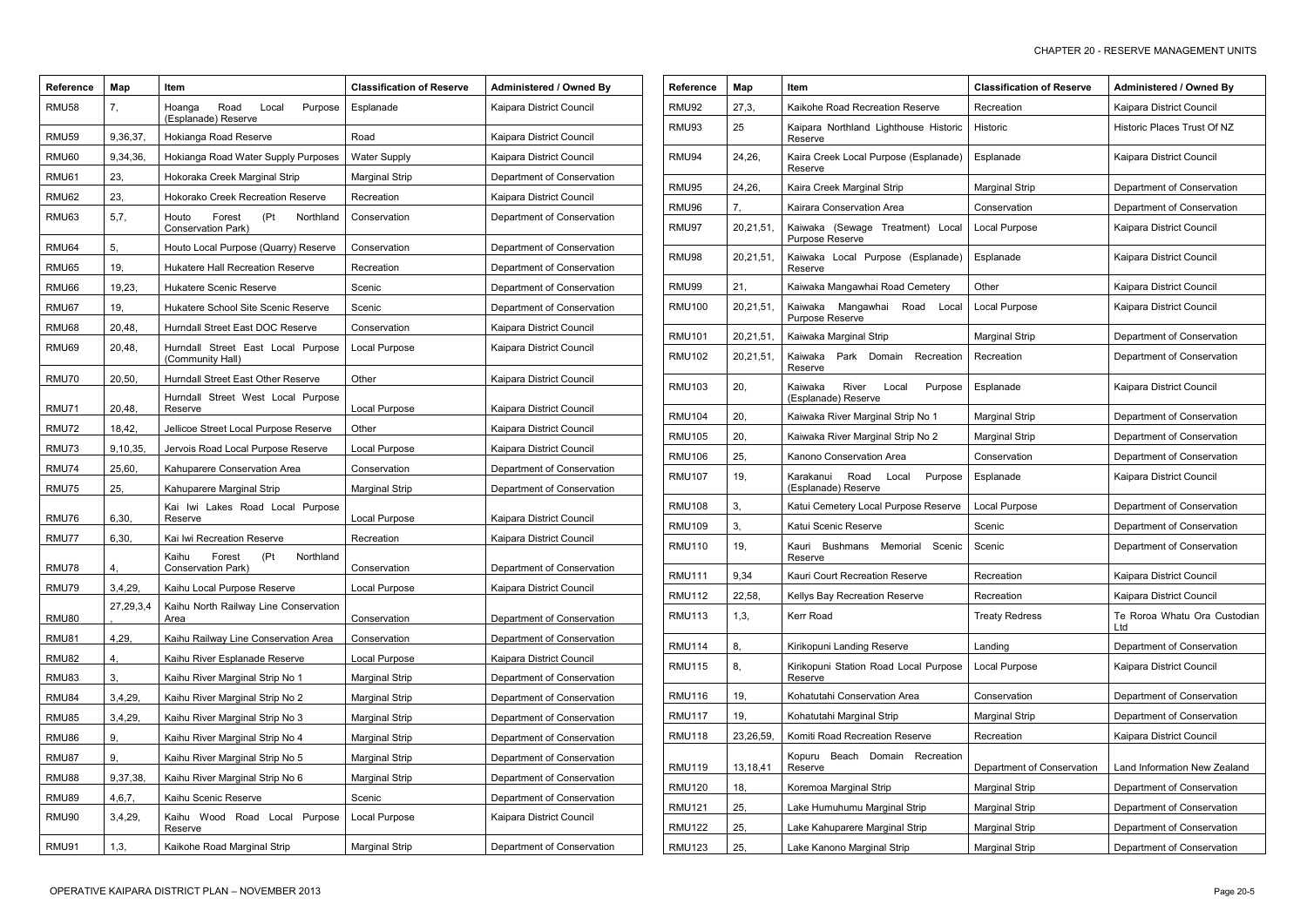| <b>Reference</b> | Map       | Item                                        | <b>Classification of Reserve</b> | Administered / Owned By                        |
|------------------|-----------|---------------------------------------------|----------------------------------|------------------------------------------------|
| <b>RMU124</b>    | 25.       | Lake Rotokawau (Pouto) Marginal Strip       | <b>Marginal Strip</b>            | Department of Conservation                     |
| <b>RMU125</b>    | 25,       | Lake Rotootuauru Marginal Strip             | <b>Marginal Strip</b>            | Department of Conservation                     |
| <b>RMU126</b>    | 25,       | Lake Waingata Marginal Strip                | <b>Marginal Strip</b>            | Department of Conservation                     |
| <b>RMU127</b>    | 14,       | LandInfo Access Road Ruawai                 | Land Information                 | Land Information New Zealand                   |
| <b>RMU128</b>    | 3,28,     | Landinfo Aranga Coast Rd                    | Land Information                 | Land Information New Zealand                   |
| <b>RMU129</b>    | 9,        | LandInfo Babylon Coast Road                 | Land Information                 | Land Information New Zealand                   |
| <b>RMU130</b>    | 9,        | LandInfo Baylys Coast Road                  | Local Purpose                    | Kaipara District Council                       |
| <b>RMU131</b>    | 14,       | LandInfo Birch Road Parahi                  | Land Information                 | Land Information New Zealand                   |
| <b>RMU132</b>    | 12, 15,   | LandInfo Bull Road Maungaturoto             | Land Information                 | Land Information New Zealand                   |
| <b>RMU133</b>    | 15,       | LandInfo Causer Road Wairere                | Land Information                 | Land Information New Zealand                   |
| <b>RMU134</b>    | 14,       | LandInfo Dunn Road Ruawai                   | <b>Marginal Strip</b>            | Stanaway<br>Hammonds<br>and<br><b>Trustees</b> |
| <b>RMU135</b>    | 15,       | LandInfo Golden Stairs Road                 | Land Information                 | Land Information New Zealand                   |
| <b>RMU136</b>    | 13,       | LandInfo Guy Road                           | Land Information                 | Land Information New Zealand                   |
| <b>RMU137</b>    | 19,20,44, | LandInfo Hook Road Reserve                  | Land Information                 | Land Information New Zealand                   |
| <b>RMU138</b>    | 3,27,     | LandInfo Katui Road                         | Land Information                 | Land Information New Zealand                   |
| <b>RMU139</b>    | 22,58,    | LandInfo Kellys Bay Road Punahaere<br>Creek | Land Information                 | Land Information New Zealand                   |
| <b>RMU140</b>    | 3,        | LandInfo Mauganui Bluff                     | Land Information                 | Department of Conservation                     |
| <b>RMU141</b>    | 20,47,    | LandInfo Maungaturoto Station               | Land Information                 | Land Information New Zealand                   |
| <b>RMU142</b>    | 12,       | LandInfo Millbrook Road                     | Land Information                 | Land Information New Zealand                   |
| <b>RMU143</b>    | 4,        | LandInfo Nichols Road                       | Land Information                 | Land Information New Zealand                   |
| <b>RMU144</b>    | 19,       | LandInfo Otuhianga Road                     | Land Information                 | Land Information New Zealand                   |
| <b>RMU145</b>    | 15,       | LandInfo Porter Road Ararua                 | Land Information                 | Land Information New Zealand                   |
| <b>RMU146</b>    | 25,       | LandInfo Pouto Point                        | Marginal Strip                   | Environs Holding Ltd                           |
| <b>RMU147</b>    | 13,       | LandInfo Pouto Road                         | Land Information                 | Land Information New Zealand                   |
| <b>RMU148</b>    | 20,21,24, | LandInfo SH1 Kaiwaka                        | Land Information                 | Land Information New Zealand                   |
| <b>RMU149</b>    | 20,       | LandInfo SH12 Brynderwyn                    | Land Information                 | Land Information New Zealand                   |
| <b>RMU150</b>    | 1,3,      | LandInfo SH12 Dargaville-Waipoua            | Land Information                 | Land Information New Zealand                   |
| <b>RMU151</b>    | 3,4,29,   | LandInfo SH12 Kaihu                         | Land Information                 | Land Information New Zealand                   |
| <b>RMU152</b>    | 8,        | LandInfo SH14 Tangiteroria                  | Land Information                 | New Zealand Transport Authority                |
| <b>RMU153</b>    | 5,        | LandInfo Tangowahine Valley Road            | Land Information                 | Land Information New Zealand                   |
| <b>RMU154</b>    | 13,       | LandInfo Tatarariki Spur Road               | Land Information                 | Land Information New Zealand                   |
| <b>RMU155</b>    | 13, 14,   | LandInfo Tokatoka Road                      | Land Information                 | Land Information New Zealand                   |
| <b>RMU156</b>    | 13,       | LandInfo Turkey Flat Road                   | <b>Marginal Strip</b>            | McCahon, Robert Joseph                         |
| <b>RMU157</b>    | 3,6,30    | Landinfo Waihaupai Stream                   | Land Information                 | Land Information New Zealand                   |
| <b>RMU158</b>    | 7,9,      | LandInfo Waihue Road                        | Land Information                 | Land Information New Zealand                   |
| <b>RMU159</b>    | 9,13      | LandInfo Wesley Coast Road                  | Land Information                 | Land Information New Zealand                   |
| <b>RMU160</b>    | 19,43,    | Local Purpose (Cemetery) Reserve            | Local Purpose                    | Kaipara District Council                       |

| Reference     | Map                           | <b>Item</b>                                                     | <b>Classification of Reserve</b> | <b>Administered / Owned By</b>              |
|---------------|-------------------------------|-----------------------------------------------------------------|----------------------------------|---------------------------------------------|
| <b>RMU161</b> | 9,38                          | Local Purpose Reserve (Esplanade)                               | Esplanade                        | Kaipara District Council                    |
| <b>RMU162</b> | 17,21,54,<br>55,              | Local Purposes (Esplanade) Reserve                              | Esplanade                        | Kaipara District Council                    |
| RMU163        | 9,39,                         | Logan Street Dargaville DoC Reserve                             | Conservation                     | Kaipara District Council                    |
| RMU164        | 9,37,                         | Logan Street Dargaville Proposed Local<br>Purpose Res           | Proposed Local Purpose           | Kaipara District Council                    |
| <b>RMU165</b> | 9,37,38,                      | Logan Street Dargaville Recreation<br>Reserve                   | Recreation                       | Kaipara District Council                    |
| RMU166        | 17,21,                        | Lois Wintles Bush Scenic Reserve                                | Scenic                           | Arnott, Frank David and Beverly<br>Florence |
| RMU167        | 19,20,                        | Lower Pahi River Scenic Reserve                                 | Scenic                           | Department of Conservation                  |
| RMU168        | 18,                           | Lucich Road Marginal Strip                                      | <b>Marginal Strip</b>            | Department of Conservation                  |
| RMU169        | 6,                            | Maitahi Wetland Scientific Reserve                              | Scientific                       | Department of Conservation                  |
| <b>RMU170</b> | 7,                            | Mamaranui Farm Settlement Scenic<br>Reserve                     | Conservation, Scenic             | Department of Conservation                  |
| RMU171        | 2,                            | Mangakahia River Marginal Strip No 4                            | <b>Marginal Strip</b>            | Department of Conservation                  |
| RMU172        | 11,                           | Manganui River (Govt Purpose) Wildlife<br>Management            | Wildlife                         | Department of Conservation                  |
| RMU173        | 10,                           | Manganui River Marginal Strip No 1                              | <b>Marginal Strip</b>            | Department of Conservation                  |
| <b>RMU174</b> | 10,                           | Manganui River Marginal Strip No 2                              | <b>Marginal Strip</b>            | Department of Conservation                  |
| RMU175        | 11,                           | Manganui River Marginal Strip No 4                              | <b>Marginal Strip</b>            | Department of Conservation                  |
| RMU176        | 14,                           | Manganui River Marginal Strip No 5                              | <b>Marginal Strip</b>            | Department of Conservation                  |
| RMU177        | 17,21,53,<br>54,55,           | Mangawhai (Govt Purpose) Wildlife<br>Refuge Reserve             | Wildlife                         | Department of Conservation                  |
| RMU178        | 17,21,54,                     | Mangawhai (Esplanade) Reserve                                   | Esplanade                        | Kaipara District Council                    |
| RMU179        | 21,57,                        | Mangawhai Domain                                                | Fee Simple                       | Mangawhai Domain Society                    |
| RMU180        | 17,21,54,<br>55,56,           | Mangawhai Harbour Marginal Strip No<br>1                        | <b>Marginal Strip</b>            | Department of Conservation                  |
| RMU181        | 17,21,57,                     | Mangawhai Harbour Marginal Strip No<br>3                        | <b>Marginal Strip</b>            | Department of Conservation                  |
| <b>RMU182</b> | 17,21,53,<br>54,55,56,<br>57, | Recreation<br>Mangawhai<br>Heads<br>(Esplanade) Reserve         | Esplanade                        | Kaipara District Council                    |
| <b>RMU183</b> | 12,                           | Mangawhai River Marginal Strip                                  | <b>Marginal Strip</b>            | Department of Conservation                  |
| <b>RMU184</b> | 18, 19,                       | Mapau Domain Recreation Reserve                                 | Recreation                       | Kaipara District Council                    |
| <b>RMU185</b> | 12, 15,                       | Mareretu Forest Conservation Area                               | Conservation                     | Department of Conservation                  |
| <b>RMU186</b> | 17,21,54,                     | Margaret Street Recreation Reserve                              | Recreation                       | Kaipara District Council                    |
| <b>RMU187</b> | 4,                            | Marlborough Cemetery Conservation<br>Area                       | Conservation                     | Department of Conservation                  |
| <b>RMU188</b> | 2,                            | Marlborough<br>(Addition)<br>Forest<br><b>Conservation Area</b> | Conservation                     | Department of Conservation                  |
| RMU189        | 2,3,4,                        | Marlborough<br>Northland<br>Forest<br>(Pt<br>Cons. Park)        | Conservation                     | Department of Conservation                  |
| <b>RMU190</b> | 1,3,                          | Marlborough Road Scenic Reserve                                 | Scenic                           | Department of Conservation                  |
| <b>RMU191</b> | 4,                            | Marlborough School Conservation Area                            | Conservation                     | Department of Conservation                  |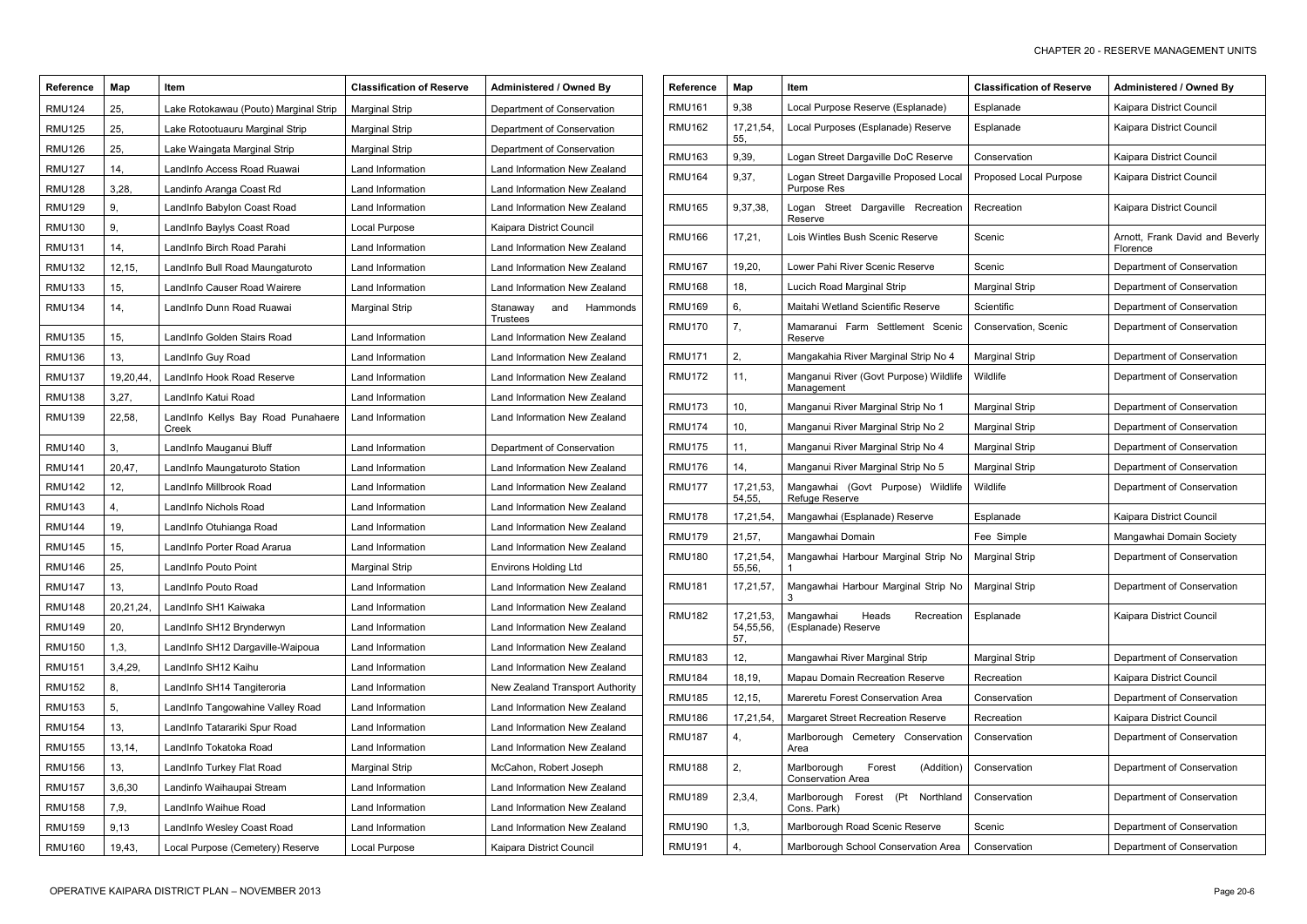| <b>Reference</b> | Map                 | <b>Item</b>                                                   | <b>Classification of Reserve</b> | Administered / Owned By                    |
|------------------|---------------------|---------------------------------------------------------------|----------------------------------|--------------------------------------------|
| <b>RMU192</b>    | 6,                  | Maropiu Bush Scenic Reserve                                   | Scenic                           | Kaipara District Council                   |
| <b>RMU193</b>    | 19,                 | Matakohe Creek DOC Reserve                                    | Conservation                     | Kaipara District Council                   |
| RMU194           | 19,43,              | Matakohe<br>Creek<br>Local<br>Purpose<br>(Esplanade) Reserve  | Esplanade                        | Kaipara District Council                   |
| <b>RMU195</b>    | 19,43,              | Matakohe Local Purpose Reserve                                | Local Purpose                    | Kaipara District Council                   |
| <b>RMU196</b>    | 19,43,              | Matakohe Recreation Reserve                                   | Recreation                       | Kaipara District Council                   |
| <b>RMU197</b>    | 19,                 | Matakohe River Scenic Reserve                                 | Scenic                           | Department of Conservation                 |
| <b>RMU198</b>    | 19,                 | Wharf Road<br>Matakohe<br>Recreation<br>Reserve               | Recreation                       | Kaipara District Council                   |
| <b>RMU199</b>    | 18,                 | Matanginui Conservation Area                                  | Conservation                     | Department of Conservation                 |
| <b>RMU200</b>    | 1,2,                | Northland<br>Forest<br>(Pt)<br>Mataraua<br>Conservation Park) | Conservation                     | Department of Conservation                 |
| <b>RMU201</b>    | 3,28,               | Maunganui Bluff Recreation Reserve                            | Recreation                       | Kaipara District Council                   |
| <b>RMU202</b>    | 3,28,               | Maunganui Bluff Scenic Reserve                                | Scenic                           | Roroa<br>Manawhenua<br>Te<br>Custodian Ltd |
| <b>RMU203</b>    | 13,14,              | Maungaraho Rock Scenic Reserve                                | Scenic                           | Kaipara District Council                   |
| <b>RMU204</b>    | 20,50,              | Maungaturoto Conservation Area                                | Conservation                     | Department of Conservation                 |
| <b>RMU205</b>    | 20,50,              | Maungaturoto<br>Local<br>Purpose<br>(Esplanade) Reserve       | Esplanade                        | Kaipara District Council                   |
| <b>RMU206</b>    | 20,50,              | Maungaturoto Marginal Strip                                   | <b>Marginal Strip</b>            | Department of Conservation                 |
| <b>RMU207</b>    | 16,                 | Maxwell Creek Marginal Strip                                  | <b>Marginal Strip</b>            | Department of Conservation                 |
| <b>RMU208</b>    | 19,                 | Metcalfe<br>Road<br>Purpose<br>Local<br>(Esplanade) Reserve   | Esplanade                        | Kaipara District Council                   |
| <b>RMU209</b>    | 11,                 | Mititai Road Conservation Area                                | Conservation                     | Department of Conservation                 |
| <b>RMU210</b>    | 17,21,              | Molesworth Conservation Area                                  | Conservation                     | Department of Conservation                 |
| <b>RMU211</b>    | 17,21,54,           | Molesworth<br>Club<br>Drive<br><b>Bowling</b><br>Reserve      | <b>Recreation Club</b>           | Kaipara District Council                   |
| <b>RMU212</b>    | 17,21,54,<br>55,56, | Molesworth<br>Purpose<br>Drive<br>Local<br>Reserve            | Local Purpose                    | Kaipara District Council                   |
| <b>RMU213</b>    | 17,21,54,           | Molesworth Drive Other Reserve                                | Other                            | Kaipara District Council                   |
| <b>RMU214</b>    | 17,21,54,           | Molesworth Drive Recreation Reserve                           | Recreation                       | Kaipara District Council                   |
| <b>RMU215</b>    | 17,21,              | Molesworth Local Purpose (Esplanade)<br>Reserve               | Esplanade                        | Kaipara District Council                   |
| <b>RMU216</b>    | 13,14,              | Montgomeries Memorial Bush Scenic<br>Reserve                  | Scenic                           | Department of Conservation                 |
| <b>RMU217</b>    | 9,34,               | Montgomery<br>Avenue<br>Recreation<br>Reserve (playground)    | Recreation                       | Kaipara District Council                   |
| <b>RMU218</b>    | 6,9,                | Moremunui                                                     | Historic                         |                                            |
| <b>RMU219</b>    | 9,39,               | Mt Wesley Cemetery Local Purpose<br>Reserve                   | Cemetery                         | Kaipara District Council                   |
| <b>RMU220</b>    | 9,39,               | Mt Wesley Coast Road Cemetery<br>Reserve                      | Cemetery                         | Kaipara District Council                   |
| <b>RMU221</b>    | 1,3,                | Muriwai Conservation Area                                     | Conservation                     | Department of Conservation                 |
| <b>RMU222</b>    | 14,18,              | Naumai Domain Recreation Reserve                              | Recreation                       | Kaipara District Council                   |
| <b>RMU223</b>    | 23,26,59,           | Ngatoto Road Recreation Reserve                               | Recreation                       | <b>Education Ministry</b>                  |

| Reference     | Map         | <b>Item</b>                                                  | <b>Classification of Reserve</b> | <b>Administered / Owned By</b> |
|---------------|-------------|--------------------------------------------------------------|----------------------------------|--------------------------------|
| RMU224        | 20,48,      | Nikau Grove Scenic Reserve                                   | Scenic                           | Kaipara District Council       |
| RMU225        | 9,10,35     | Northern Wairoa Aero Club                                    | <b>Recreation Club</b>           | Kaipara District Council       |
| RMU226        | 13,40,      | Norton Street Local Purpose Reserve                          | Local Purpose                    | Kaipara District Council       |
| RMU227        | 6,          | Wildlife<br>Govt<br>Purpose<br>Omamari<br>Management Reserve | Wildlife                         | Department of Conservation     |
| RMU228        | 6,32,       | Omamari Local Purpose Reserve                                | Local Purpose                    | Kaipara District Council       |
| <b>RMU229</b> | 6,32,       | Omamari Marginal Strip                                       | <b>Marginal Strip</b>            | Department of Conservation     |
| RMU230        | 8,10,11     | Omana War Memorial Local Purpose<br>Reserve                  | Local Purpose                    | Kaipara District Council       |
| <b>RMU231</b> | 14,15,      | Omaru River Conservation Area                                | Conservation                     | Kaipara District Council       |
| <b>RMU232</b> | 20,24,      | Oneriri<br>Road<br>Purpose<br>Local<br>(Esplanade) Reserve   | Esplanade                        | Kaipara District Council       |
| <b>RMU233</b> | 4,          | Opouteke Stream Marginal Strip No 3                          | Marginal Strip                   | Department of Conservation     |
| RMU234        | 26,         | Oruawharo River Marginal Strip                               | <b>Marginal Strip</b>            | Department of Conservation     |
| RMU235        | 24,26,      | Oruawharo<br>Road<br>Purpose<br>Local<br>(Esplanade) Reserve | Esplanade                        | Kaipara District Council       |
| <b>RMU236</b> | 24,         | Otamatea River Marginal Strip No 1                           | <b>Marginal Strip</b>            | Department of Conservation     |
| RMU237        | 20,24,      | Otamatea River Marginal Strip No 2                           | <b>Marginal Strip</b>            | Department of Conservation     |
| RMU238        | 5,8,        | Paerata Government Purpose Wildlife<br>Management Res        | Wildlife                         | Department of Conservation     |
| RMU239        | 8,31        | Paerata Road Local Purpose Reserve                           | Local Purpose                    | Kaipara District Council       |
| <b>RMU240</b> | 19,46,      | Pahi Domain Recreation Reserve                               | Recreation                       | Department of Conservation     |
| RMU241        | 19,46,      | Pahi<br>Local<br>(Esplanade)<br>Purpose<br>Reserve           | Esplanade                        | Kaipara District Council       |
| <b>RMU242</b> | 19,20,      | Pahi River Local Purpose (Esplanade)<br>Reserve              | Esplanade                        | Kaipara District Council       |
| <b>RMU243</b> | 19,         | Pahi River Local Purpose Reserve                             | Local Purpose                    | Kaipara District Council       |
| <b>RMU244</b> | 19,         | Pahi Road Cemetery Reserve                                   | Cemetery                         | Kaipara District Council       |
| <b>RMU245</b> | 19,         | Paparoa Creek Marginal Strip No 1                            | <b>Marginal Strip</b>            | Department of Conservation     |
| <b>RMU246</b> | 19,         | Paparoa Creek Marginal Strip No 2                            | <b>Marginal Strip</b>            | Department of Conservation     |
| RMU247        | 19,45,      | Paparoa Creek Recreation Reserve                             | Recreation                       | Kaipara District Council       |
| <b>RMU248</b> | 19,         | Paparoa Creek Scenic Reserve                                 | Scenic                           | Department of Conservation     |
| <b>RMU249</b> | 19,45,      | Paparoa Local Purpose (Esplanade)<br>Reserve                 | Esplanade                        | Department of Conservation     |
| <b>RMU250</b> | 15, 19, 44, | Paparoa Oakleigh Road Drainage                               | Drainage                         | Kaipara District Council       |
| <b>RMU251</b> | 19,45,      | Paparoa SH12 Local Purpose Reserve                           | Local Purpose                    | Kaipara District Council       |
| <b>RMU252</b> | 19,44,45,   | Stream<br>Paparoa<br>Local<br>Purpose<br>(Esplanade) Reserve | Esplanade                        | <b>Education Ministry</b>      |
| RMU253        | 14,         | Parahi Conservation Area                                     | Conservation                     | Department of Conservation     |
| <b>RMU254</b> | 14,         | Parahi Scenic Reserve                                        | Scenic                           | Department of Conservation     |
| <b>RMU255</b> | 24,         | Parekura<br>Road<br>Local<br>Purpose<br>(Esplanade) Reserve  | Esplanade                        | Kaipara District Council       |

 $\mathbf{I}$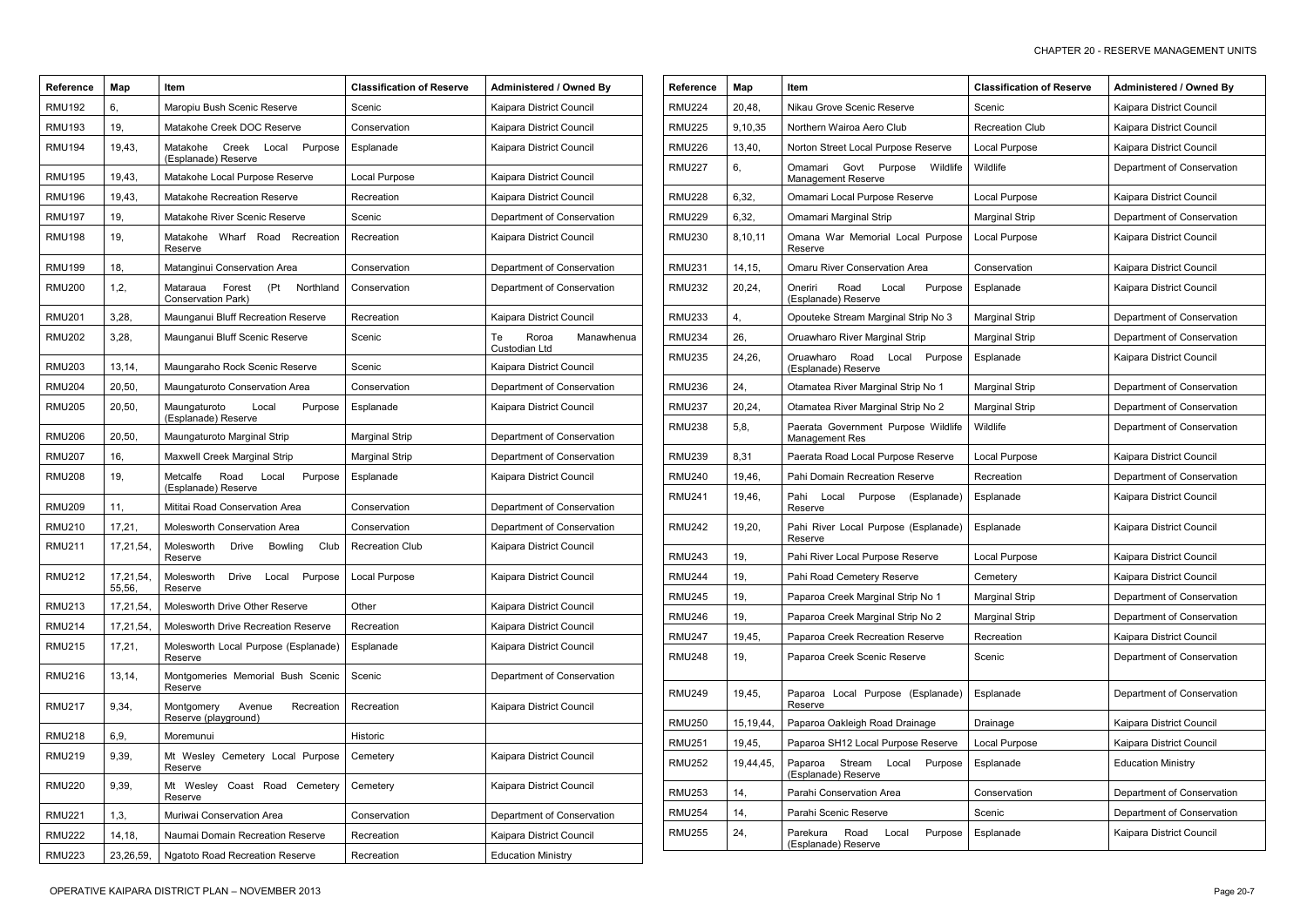| <b>Reference</b> | Map       | Item                                                                 | <b>Classification of Reserve</b> | <b>Administered / Owned By</b> | Reference     | Map            | ltem                                                      | <b>Classification of Reserve</b> | <b>Administered / Owned By</b> |
|------------------|-----------|----------------------------------------------------------------------|----------------------------------|--------------------------------|---------------|----------------|-----------------------------------------------------------|----------------------------------|--------------------------------|
| <b>RMU256</b>    | 17,21,57  | Pearson Street Local Purpose Reserve                                 | Local Purpose                    | Kaipara District Council       | <b>RMU291</b> | 18,42,         | Ruawai War Memorial Hall                                  | Local Purpose                    | Kaipara District Council       |
| <b>RMU257</b>    | 19,       | Petley Road Recreation Reserve                                       | Recreation                       | Kaipara District Council       | <b>RMU292</b> | 18,22,         | <b>Schick Road Conservation Area</b>                      | Conservation                     | Department of Conservation     |
| <b>RMU258</b>    | 9,38,39,  | Pou-Tu-Ote-Rangi Pa Historic Reserve                                 | Historic                         | Kaipara District Council       | <b>RMU293</b> | 9,10,35,       | Selwyn Park Recreation Reserve                            | Recreation                       | Kaipara District Council       |
| <b>RMU259</b>    | 25,       | Pouto Conservation Area                                              | Conservation                     | Department of Conservation     | <b>RMU294</b> | 3,6,           | Shag Lake Marginal Strip                                  | <b>Marginal Strip</b>            | Department of Conservation     |
| <b>RMU260</b>    | 25,       | Pouto Lakes Marginal Strip                                           | <b>Marginal Strip</b>            | Department of Conservation     | <b>RMU295</b> | 25,60,         | Signal Station Road Esplanade                             | Esplanade                        | Department of Conservation     |
| <b>RMU261</b>    | 25,60,    | Pouto Marginal Strip                                                 | <b>Marginal Strip</b>            | Department of Conservation     | <b>RMU296</b> | 14,19,         | Reserve<br>Smoky Hill Scenic Reserve                      | Scenic                           | Department of Conservation     |
| <b>RMU262</b>    | 18,22,25, | Pouto North Conservation Area                                        | Conservation                     | Department of Conservation     | <b>RMU297</b> | 19,            | Sterling<br>Road<br>Local                                 | Purpose   Esplanade              | Kaipara District Council       |
| <b>RMU263</b>    | 18,22,25, | Pouto North Marginal Strip                                           | <b>Marginal Strip</b>            | Department of Conservation     |               |                | (Esplanade) Reserve                                       |                                  |                                |
| <b>RMU264</b>    | 25,60,    | Pouto Point Local Purpose (Community<br>Hall) Reserve                | Local Purpose                    | Land Information New Zealand   | <b>RMU298</b> | 1,3,           | Taha Moana Scenic Reserve                                 | Scenic                           | Department of Conservation     |
| <b>RMU265</b>    | 25,60,    | Pouto Point Local Purpose (Esplanade)                                | Esplanade                        | <b>Education Ministry</b>      | <b>RMU299</b> | 3,6,30,        | <b>Taharoa Domain Recreation Reserve</b>                  | Conservation, Recreation         | Kaipara District Council       |
|                  |           | Reserve                                                              |                                  |                                | <b>RMU300</b> | 24,            | Takahoa Local Purpose (Esplanade)<br>Reserve              | Esplanade                        | Kaipara District Council       |
| <b>RMU266</b>    | 9,10,     | Pouto Road Esplanade Reserve                                         | Esplanade                        | Kaipara District Council       | <b>RMU301</b> | 24,            | Takahoe Government Purpose Wildlife                       | Wlidlife                         | Department of Conservation     |
| <b>RMU267</b>    | 20,       | Pukeareinga Scenic Reserve                                           | Scenic                           | Department of Conservation     |               |                | Management Reserve                                        |                                  |                                |
| <b>RMU268</b>    | 8.        | Pukehuia Local Purpose Reserve                                       | Local Purpose                    | Kaipara District Council       | <b>RMU302</b> | 11,            | Tangihua Access Conservation Area                         | Conservation                     | Department of Conservation     |
| <b>RMU269</b>    | 17,20,21  | Pukekaroro Scenic Reserve                                            | Scenic                           | Department of Conservation     | <b>RMU303</b> | 8,11,          | (Pt Northland<br>Forest<br>Tangihua<br>Conservation Park) | Conservation                     | Department of Conservation     |
| <b>RMU270</b>    | 12,15,    | Pukekohe Hill Scenic Reserve                                         | Scenic                           | Department of Conservation     | <b>RMU304</b> | 22,            | Tangitiki Bay Landing Reserve                             | Landing Reserve                  | Department of Conservation     |
| <b>RMU271</b>    | 25,       | Pukekura Historic Area                                               | Historic                         | Department of Conservation     | <b>RMU305</b> | 22,            | Tangitiki Bay Marginal Strip No 1                         | <b>Marginal Strip</b>            | Department of Conservation     |
| <b>RMU272</b>    | 22,58,    | Punahaere Creek Conservation Area                                    | Conservation                     | Department of Conservation     | <b>RMU306</b> | 22,58,         | Tangitiki Bay Marginal Strip No 2                         | <b>Marginal Strip</b>            | Department of Conservation     |
| <b>RMU273</b>    | 22,58,    | Government<br>Punahaere<br>Purpose                                   | Conservation                     | Department of Conservation     | <b>RMU307</b> | 22,58,         | Tangitiki Conservation Area                               | Conservation                     | Department of Conservation     |
| <b>RMU274</b>    | 20,21,52, | Wildlife MAnagemnt Reserve<br><b>Puwai Street Recreation Reserve</b> | Recreation                       | Kaipara District Council       | <b>RMU308</b> | 7,9,10         | Tangowahine Local Purpose Reserve                         | Local Purpose                    | Kaipara District Council       |
| <b>RMU275</b>    | 23,       | Raepere Creek Marginal Strip                                         | <b>Marginal Strip</b>            | Department of Conservation     | <b>RMU309</b> | 7,8,10,        | Tangowahine Scenic Reserve                                | Scenic                           | Department of Conservation     |
| <b>RMU276</b>    | 18,42,    | Raupo Wharf Road Local Purpose                                       | <b>Local Purpose</b>             | Kaipara District Council       | <b>RMU310</b> | 5,             | Tangowahine Stream Marginal Strip No                      | <b>Marginal Strip</b>            | Department of Conservation     |
|                  |           | Reserve                                                              |                                  |                                |               |                |                                                           |                                  |                                |
| <b>RMU277</b>    | 3,28,     | Recreation Reserve (Aranga Beach)                                    | Recreation                       | Kaipara District Council       | <b>RMU311</b> | 5 <sub>1</sub> | Tangowahine Stream Marginal Strip No   Marginal Strip     |                                  | Department of Conservation     |
| <b>RMU278</b>    | 13,       | Redhill<br>Cemetery Local Purpose<br>(Cemetery) Reserve              | Cemetery                         | Kaipara District Council       | <b>RMU312</b> | 5,7,           | Tangowahine Stream Marginal Strip<br>No.3                 | <b>Marginal Strip</b>            | Department of Conservation     |
| <b>RMU279</b>    | 9.        | Rehutai Conservation Area                                            | Conservation                     | Department of Conservation     | <b>RMU313</b> | 17,21,         | <b>Tara Creek Marginal Strip</b>                          | <b>Marginal Strip</b>            | Department of Conservation     |
| <b>RMU280</b>    | 9.        | Rehutai Marginal Strip                                               | <b>Marginal Strip</b>            | Department of Conservation     | <b>RMU314</b> | 17,21,         | Tara Road Cemetery Reserve                                | Cemetery                         | Kaipara District Council       |
| <b>RMU281</b>    | 13,       | Repia Conservation Area                                              | Conservation                     | Kaipara District Council       | <b>RMU315</b> | 17,21,57,      | Tara Road Local Purpose (Esplanade)                       | Esplanade                        | Kaipara District Council       |
| <b>RMU282</b>    | 13,14,    | Repia Conservation Reserve                                           | Conservation                     | Kaipara District Council       |               |                | Reserve                                                   |                                  |                                |
| <b>RMU283</b>    | 17,       | Hastie<br>Memorial<br>Scenic<br>Robert<br>Reserve                    | Scenic                           | Department of Conservation     | <b>RMU316</b> |                | Taraire Scenic Reserve                                    | Scenic                           | Department of Conservation     |
| <b>RMU284</b>    | 19,       | Rocky Creek Cemetery Reserve                                         | Cemetery                         | Kaipara District Council       | <b>RMU317</b> | 13,            | Tatarariki Conservation Area                              | Conservation                     | Department of Conservation     |
| <b>RMU285</b>    | 25,       | Rotopoua Creek Conservation Area                                     | Conservation                     | Department of Conservation     | <b>RMU318</b> | 25,60,         | Tauhara Creek Marginal Strip                              | <b>Marginal Strip</b>            | Department of Conservation     |
| <b>RMU286</b>    | 22,       | Rototuna Lakes Conservation Area                                     | Conservation                     | Department of Conservation     | <b>RMU319</b> | 25,            | <b>Tauhara Marginal Strip</b>                             | <b>Marginal Strip</b>            | Department of Conservation     |
| <b>RMU287</b>    | 12,       | Ruarangi Conservation Area                                           | Conservation                     | Department of Conservation     | <b>RMU320</b> | 17,20,21,      | Te - Uri - O - Hau Scenic Reserve                         | Scenic                           | Department of Conservation     |
| <b>RMU288</b>    | 18,42,    | Ruawai Conservation Area                                             | Conservation                     | Department of Conservation     | <b>RMU321</b> | 14,            | Te Awaoteaouhi Conservation Area                          | Conservation                     | Department of Conservation     |
| <b>RMU289</b>    | 18,42,    | Ruawai Football Club                                                 | <b>Recreation Club</b>           | Kaipara District Council       | <b>RMU322</b> | 23,            | Te Kiakia Bay Marginal Strip                              | <b>Marginal Strip</b>            | Department of Conservation     |
|                  |           |                                                                      |                                  |                                | <b>RMU323</b> | 13,40,         | Te Kopuru Recreation Reserve                              | Recreation                       | Kaipara District Council       |
| <b>RMU290</b>    | 18,42,    | Ruawai Recreation Reserve                                            | Recreation                       | Kaipara District Council       | <b>RMU324</b> | 23,            | Te Kowhai Creek Scenic Reserve                            | Scenic                           | Department of Conservation     |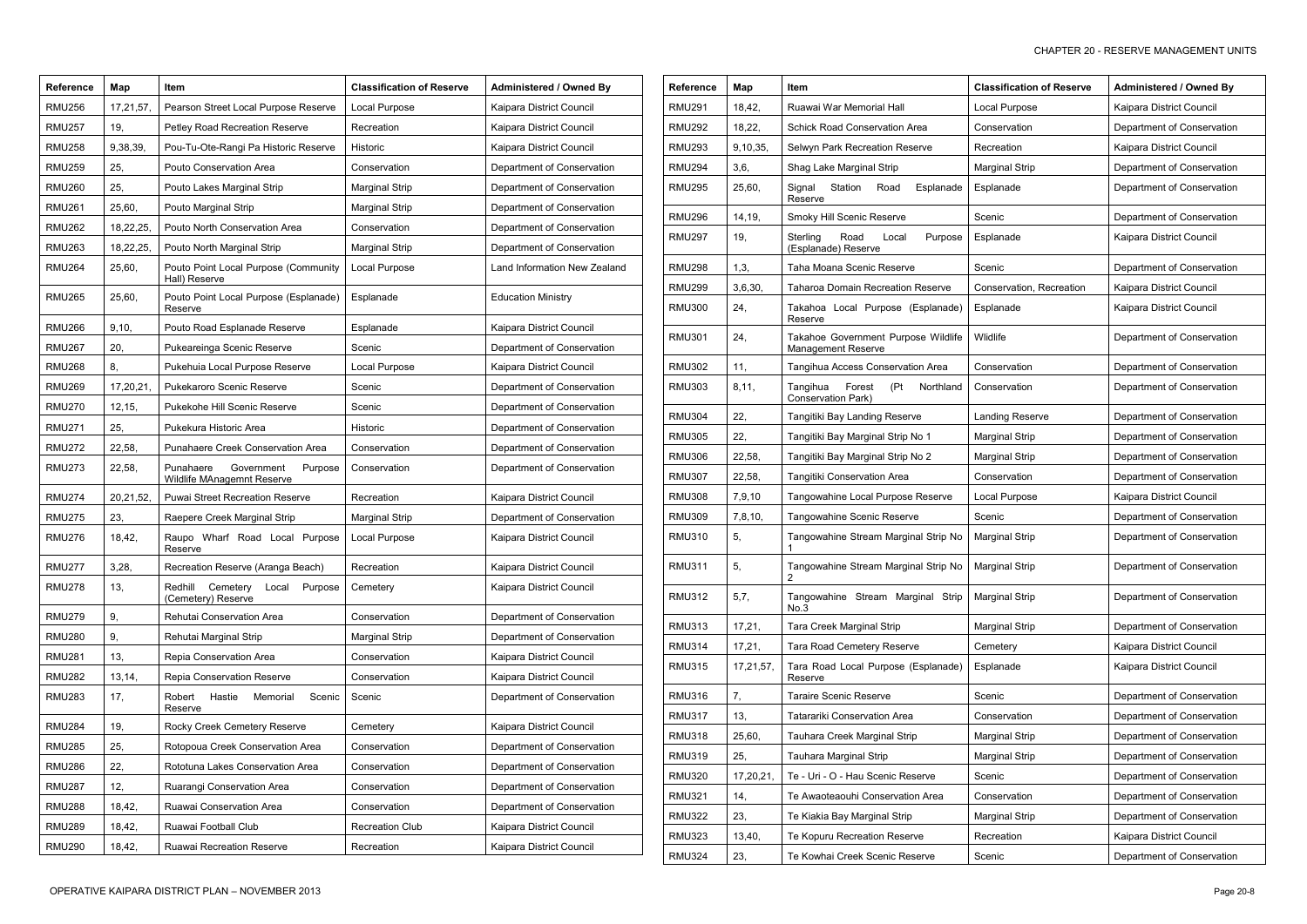| <b>Reference</b> | Map              | Item                                                              | <b>Classification of Reserve</b> | Administered / Owned By             |
|------------------|------------------|-------------------------------------------------------------------|----------------------------------|-------------------------------------|
| <b>RMU325</b>    | 18,              | Purpose<br>Maire<br>Road<br>Local<br>Тe<br>(Community Hall) Reser | Local Purpose                    | Kaipara District Council            |
| <b>RMU326</b>    | 20,              | Te Opu Scenic Reserve                                             | Scenic                           | Department of Conservation          |
| <b>RMU327</b>    | 17,21,55,<br>56, | Thelma Road Local Purpose Reserve                                 | Local Purpose                    | Kaipara District Council            |
| <b>RMU328</b>    | 9,33,            | <b>Thorne Plantation Scenic Reserve</b>                           | Scenic                           | Kaipara District Council            |
| <b>RMU329</b>    | 18,22,           | <b>Tikinui Conservation Area</b>                                  | Conservation                     | Department of Conservation          |
| <b>RMU330</b>    | 19,              | Tinopai Road DOC Esplanade Reserve                                | Conservation                     | Kaipara District Council            |
| <b>RMU331</b>    | 19,23,26,<br>59, | Road<br>Tinopai<br>Local<br>Purpose<br>(Esplanade) Reserve        | Esplanade                        | Kaipara District Council            |
| <b>RMU332</b>    | 23,              | <b>Titipu Island Recreation Reserve</b>                           | Conservation                     | Department of Conservation          |
| <b>RMU333</b>    | 13,14,           | <b>Tokatoka Conservation Area</b>                                 | Conservation                     | Department of Conservation          |
| <b>RMU334</b>    | 13, 14,          | Tokatoka Local Purpose (Cemetery)<br>Reserve                      | Cemetery                         | Kaipara District Council            |
| <b>RMU335</b>    | 13,14,           | <b>Tokatoka Scenic Reserve</b>                                    | Conservation                     | Department of Conservation          |
| <b>RMU336</b>    | 21,              | Tomarata Road Local Purpose Reserve                               | Local Purpose                    | Kaipara District Council            |
| <b>RMU337</b>    | 22,              | Tomb Point Conservation Area                                      | Conservation                     | Department of Conservation          |
| <b>RMU338</b>    | 22,              | Tomb Point Marginal Strip                                         | <b>Marginal Strip</b>            | Department of Conservation          |
| <b>RMU339</b>    | 24,              | Topuni Conservation Area                                          | Conservation                     | Department of Conservation          |
| <b>RMU340</b>    | 24,              | Topuni Landing Reserve                                            | Recreation                       | Department of Conservation          |
| <b>RMU341</b>    | 24,              | Topuni Scenic Reserve                                             | Scenic                           | Department of Conservation          |
| <b>RMU342</b>    | 24,              | Topuni Scenic Reserve Addition                                    | Scenic                           | Department of Conservation          |
| <b>RMU343</b>    | 9,36,            | Totara Street Local Purpose Reserve                               | Local Purpose                    | Kaipara District Council            |
| <b>RMU344</b>    | 3,               | Trounson Addition Scenic Reserve                                  | Scenic                           | Department of Conservation          |
| <b>RMU345</b>    | 3,27,            | Trounson Kauri Park Scenic Reserve                                | Scenic                           | Department of Conservation          |
| <b>RMU346</b>    | 10,              | Turiwiri Bush Scenic Reserve                                      | Scenic                           | Kaipara District Council            |
| <b>RMU347</b>    | 9,37,38          | Turiwiri West Road Esplanade Reserve                              | Esplanade                        | Kaipara District Council            |
| <b>RMU348</b>    | 1,2,             | Cemetery Local Purpose<br>Tutamoe<br>Reserve                      | Cemetery                         | Kaipara District Council            |
| <b>RMU349</b>    | 1,2,             | <b>Tutamoe Domain Recreation Reserve</b>                          | Recreation                       | Kaipara District Council            |
| <b>RMU350</b>    | 2,               | <b>Tutamoe Scenic Reserve</b>                                     | Scenic                           | Department of Conservation          |
| <b>RMU351</b>    | 19,20,           | Upper Pahi River Scenic Reserve                                   | Scenic                           | Department of Conservation          |
| <b>RMU352</b>    | 19,45,           | Upper Paparoa Creek Scenic Reserve                                | Scenic                           | Department of Conservation          |
| <b>RMU353</b>    | 6,               | Ureti Camping Reserve                                             | Recreation                       | Te Roroa Whatu Ora Custodian<br>Ltd |
| <b>RMU354</b>    | 3,6,30           | Ureti Marginal Strip                                              | <b>Marginal Strip</b>            | Department of Conservation          |
| <b>RMU355</b>    | 3,6,             | Ureti Scenic and Camping Reserves                                 | Recreation                       | Te Roroa Whatu Ora Custodian<br>Ltd |
| <b>RMU356</b>    | 20,50,           | View Street Local Purpose Reserve                                 | Local Purpose                    | Kaipara District Council            |
| <b>RMU357</b>    | 20,50,           | View Street Recreation Reserve                                    | Recreation                       | Kaipara District Council            |
| <b>RMU358</b>    | 7,               | Waihue Road Local Purpose Reserve                                 | Local Purpose                    | Kaipara District Council            |

| Reference     | Map         | Item                                                               | <b>Classification of Reserve</b> | <b>Administered / Owned By</b>  |
|---------------|-------------|--------------------------------------------------------------------|----------------------------------|---------------------------------|
| <b>RMU359</b> | 4,7,        | Waimata Settlement Scenic Reserve                                  | Scenic                           | Department of Conservation      |
| RMU360        | 2,          | Waimatenui Cemetery (Closed) Local<br>Purpose Reserve              | Cemetery                         | Mangakahia Forest Land Ltd      |
| RMU361        | 13,18,      | Wainui Lake Conservation Area                                      | Conservation                     | Department of Conservation      |
| RMU362        | 2,          | Waiokumurau<br>Local<br>Purpose<br>Esplanade Reserve               | <b>Marginal Strip</b>            | Department of Conservation      |
| <b>RMU363</b> | 2,          | Waiokumurau Stream Marginal Strip No<br>1                          | <b>Marginal Strip</b>            | Department of Conservation      |
| RMU364        | 2,          | Waiokumurau Stream Marginal Strip No<br>2                          | <b>Marginal Strip</b>            | Department of Conservation      |
| <b>RMU365</b> | 8,          | Waiotama Scenic Reserve                                            | Scenic                           | Department of Conservation      |
| <b>RMU366</b> | 1,2,3,      | Forest<br>Northland<br>Waipoua<br>(Pt<br><b>Conservation Park)</b> | Conservation                     | Department of Conservation      |
| RMU367        | 1,          | Waipoua River Conservation Area                                    | Conservation                     | Department of Conservation      |
| <b>RMU368</b> | 16,         | Waipu Gorge Scenic Reserve                                         | Scenic                           | Department of Conservation      |
| RMU369        | 20,         | Wairau<br>River<br>Purpose<br>Local<br>(Esplanade) Reserve         | Esplanade                        | Kaipara District Council        |
| <b>RMU370</b> | 20,         | Wairau River Marginal Strip                                        | Marginal Strip                   | Department of Conservation      |
| RMU371        | 13,40,      | Wairoa<br>River<br>Local<br>Purpose<br>(Esplanade) Reserve         | Esplanade, Local Purpose         | Kaipara District Council        |
| <b>RMU372</b> | 7,10,       | Wairoa River Marginal Strip No 1                                   | <b>Marginal Strip</b>            | Department of Conservation      |
| RMU373        | 18, 19,     | Wairoa River Marginal Strip No 10                                  | <b>Marginal Strip</b>            | Department of Conservation      |
| RMU374        | 13,         | Wairoa River Marginal Strip No 11                                  | <b>Marginal Strip</b>            | Department of Conservation      |
| RMU375        | 7,8,10,     | Wairoa River Marginal Strip No 2                                   | <b>Marginal Strip</b>            | Department of Conservation      |
| RMU376        | 7,8,10,     | Wairoa River Marginal Strip No 3                                   | <b>Marginal Strip</b>            | Department of Conservation      |
| RMU377        | 10,         | Wairoa River Marginal Strip No 4                                   | <b>Marginal Strip</b>            | Department of Conservation      |
| RMU378        | 8,          | Wairoa River Marginal Strip No 5                                   | <b>Marginal Strip</b>            | Department of Conservation      |
| <b>RMU379</b> | 13, 14,     | Wairoa River Marginal Strip No 6                                   | <b>Marginal Strip</b>            | Department of Conservation      |
| <b>RMU380</b> | 18,         | Wairoa River Marginal Strip No 7                                   | Marginal Strip                   | Department of Conservation      |
| <b>RMU381</b> | 18, 19, 22, | Wairoa River Marginal Strip No 8                                   | <b>Marginal Strip</b>            | Department of Conservation      |
| <b>RMU382</b> | 18,42,      | Wairoa River Marginal Strip No 9                                   | <b>Marginal Strip</b>            | Department of Conservation      |
| <b>RMU383</b> | 13,         | Whakahara Conservation Area                                        | Conservation                     | Department of Conservation      |
| RMU384        | 24,26,      | Whakaki<br>River<br>Local<br>Purpose<br>(Esplanade) Reserve        | Esplanade                        | Kaipara District Council        |
| <b>RMU385</b> | 19,46,      | Whakapirau Conservation Area                                       | Conservation                     | Department of Conservation      |
| RMU386        | 20,         | Whakapirau Creek Conservation Area                                 | Conservation                     | Department of Conservation      |
| <b>RMU387</b> | 19,46,      | Whakapirau Local Purpose (Cemetery)<br>Reserve                     | Cemetery                         | Diocese of Auckland Trust Board |
| <b>RMU388</b> | 19,46,      | Whakapirau Local Purpose (Esplanade)<br>Reserve                    | Esplanade                        | Kaipara District Council        |
| RMU389        | 20,         | Whakapirau River Scenic Reserve                                    | Scenic                           | Department of Conservation      |
| RMU390        | 18,19,      | Whakatu Conservation Area                                          | Conservation                     | Department of Conservation      |
| <b>RMU391</b> | 3,          | <b>Whatoro Conservation Area</b>                                   | Conservation                     | Department of Conservation      |